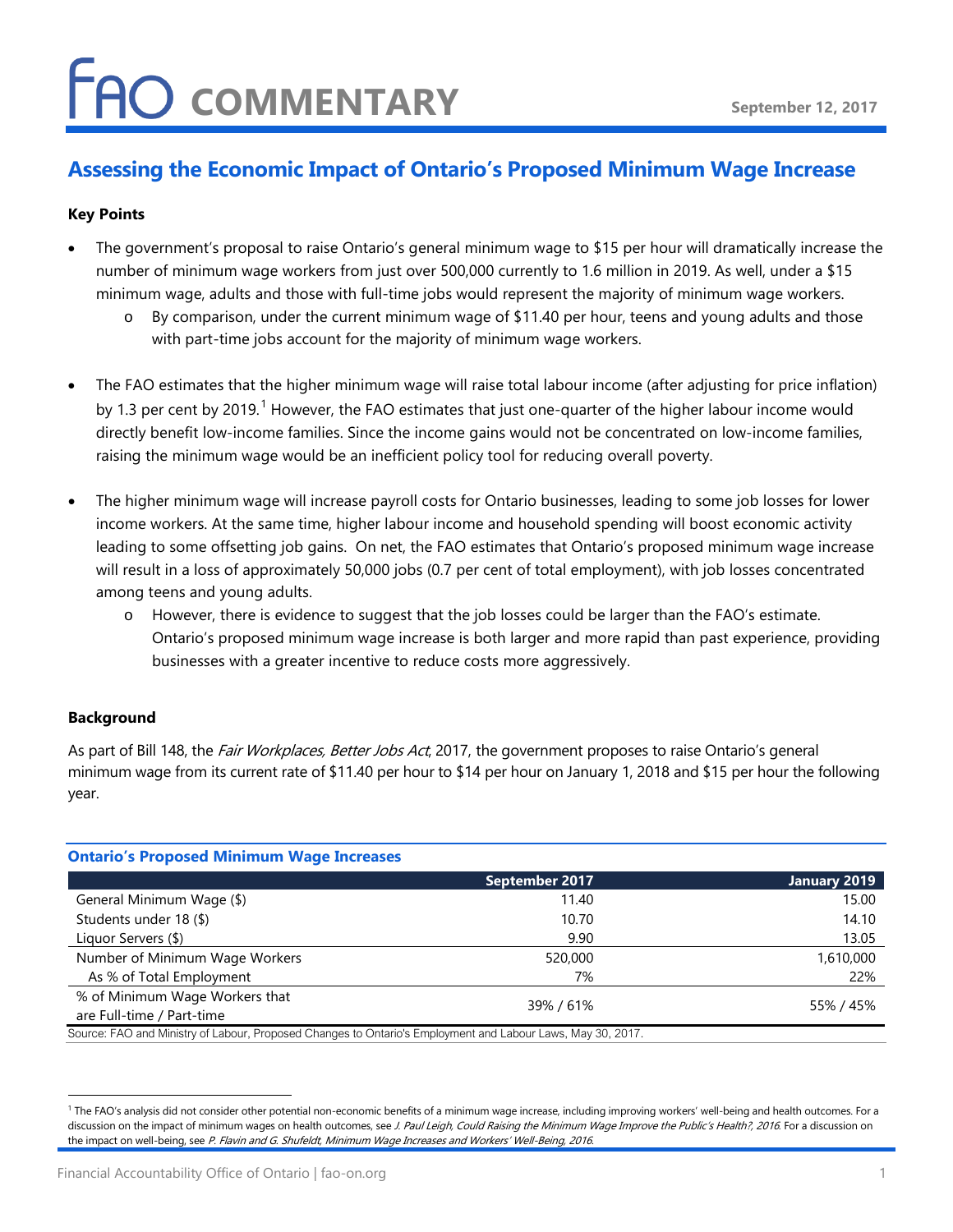### **COMMENTARY**

#### **Ontario's Minimum Wage Workers**

The FAO estimates that approximately seven per cent of all Ontario workers (or about 520,000 people) are earning the current minimum wage in 2017. Approximately 60 per cent of Ontario's current minimum wage workers are teens and young adults while the remaining 40 per cent are adults (25 years of age and older). [2](#page-1-0) In addition, the majority of minimum wage earners (about 60 per cent) are part-time employees.

The government proposes to raise Ontario's general minimum wage to \$15 an hour in 2019, an increase of 32 per cent over 18 months. This higher minimum wage would be expected to benefit nearly 1.6 million workers or 22 per cent of Ontario's workforce by 2019.

With the expanded coverage of the minimum wage, the composition of minimum wage workers would shift significantly. Under a \$15 minimum wage:

- Adults would account for well over half (56 per cent) of all minimum wage workers while teen workers would account for just one-fifth; and
- Full-time employees would also account for a majority (55 per cent) of minimum wage workers.



#### **Minimum Wage Workers by Age Group**

Source: FAO calculations using data from Statistics Canada's Labour Force Survey (January-July 2017) Note: Figures exclude self-employed workers.

The proposed minimum wage increase would also disproportionately impact workers in certain industries and businesses. In particular, small businesses (those with fewer than 20 employees) employ a larger proportion of workers paid \$15 per hour or less compared to larger employers. Similarly, the accommodation and food services, retail trade and agriculture industries all employ relatively large proportions of lower wage workers compared with other sectors.

<span id="page-1-0"></span><sup>&</sup>lt;sup>2</sup> In this Commentary, 'teens' refers to workers between the ages of 15 to 19, while young adults are between the ages of 20 and 24 and adults are 25 years of age and older.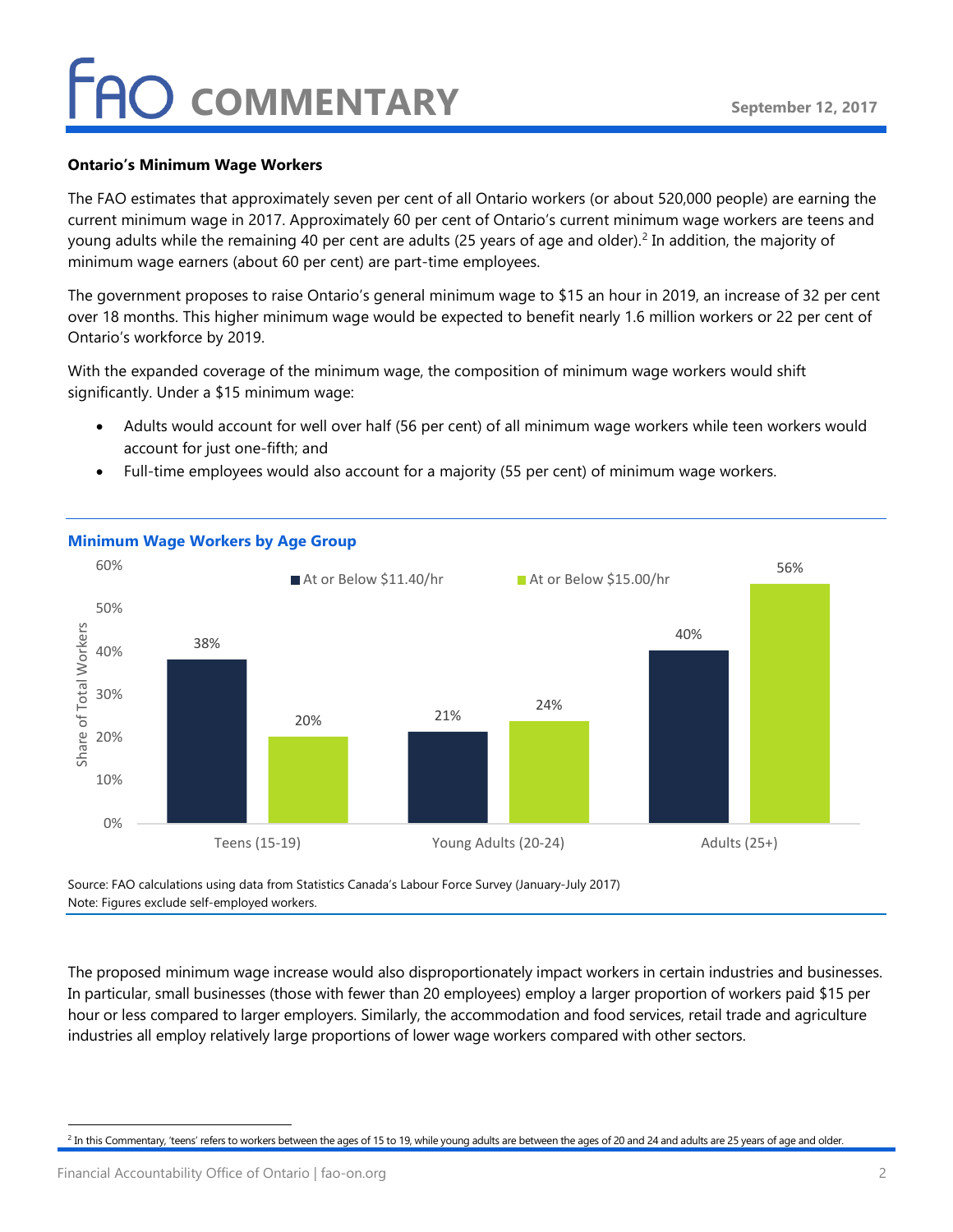# **AO COMMENTARY**



#### **Minimum Wage Workers (\$15 per hour) as Share of Total Employment by Firm Size and Industry**

Source: Statistics Canada's Labour Force Survey (January to July 2017)

#### **Economic Responses to Higher Minimum Wage**

The increase in the minimum wage would redistribute income from business owners to workers, raising household incomes but also boosting payroll costs.

In response to higher payroll costs, $3$  some businesses will attempt to reduce expenses by substituting minimum wage employees for higher paid, more productive workers or by increasing automation. [4](#page-2-1) This would lead to some job losses for minimum-wage workers.<sup>[5](#page-2-2)</sup>

In addition to the direct job losses of lower wage workers, the increase in the minimum wage would impact employment through the broader economy. Businesses would be expected to respond to higher payroll costs by attempting to raise prices. This would be expected to result in a decline in sales, forcing some businesses to scale back production and lay-off some of their workforce.

However, a higher minimum wage would also raise labour income and increase consumer spending. Higher spending would then stimulate economic activity and lead to job creation. The jobs created from higher household spending would be expected to offset some of the loss in employment that would result from the higher minimum wage.

#### **Higher Payroll Costs Could Result in Significant Challenges for Some Businesses**

The challenges of adjusting to the higher minimum wage would be more pronounced for firms which rely heavily on minimum wage workers and face highly competitive business environments. For example, businesses in the agriculture and retail trade sectors could face difficulty increasing prices due to competition from international imports and online retailers. In addition, smaller employers may have less flexibility than larger businesses to reduce costs.

<span id="page-2-0"></span><sup>&</sup>lt;sup>3</sup> In addition to higher salaries, an increase in the minimum wage would also increase employers' contributions for Employment Insurance, the Canada Pension Plan, and other benefits such as insurance and pensions.

<sup>&</sup>lt;sup>4</sup> The increase in payroll costs could also be mitigated by improvements in labour productivity and reductions in employee benefits and training.

<span id="page-2-2"></span><span id="page-2-1"></span> $5$  The impact to employment can occur either as job losses, a slowdown in employment growth or a reduction in hours worked.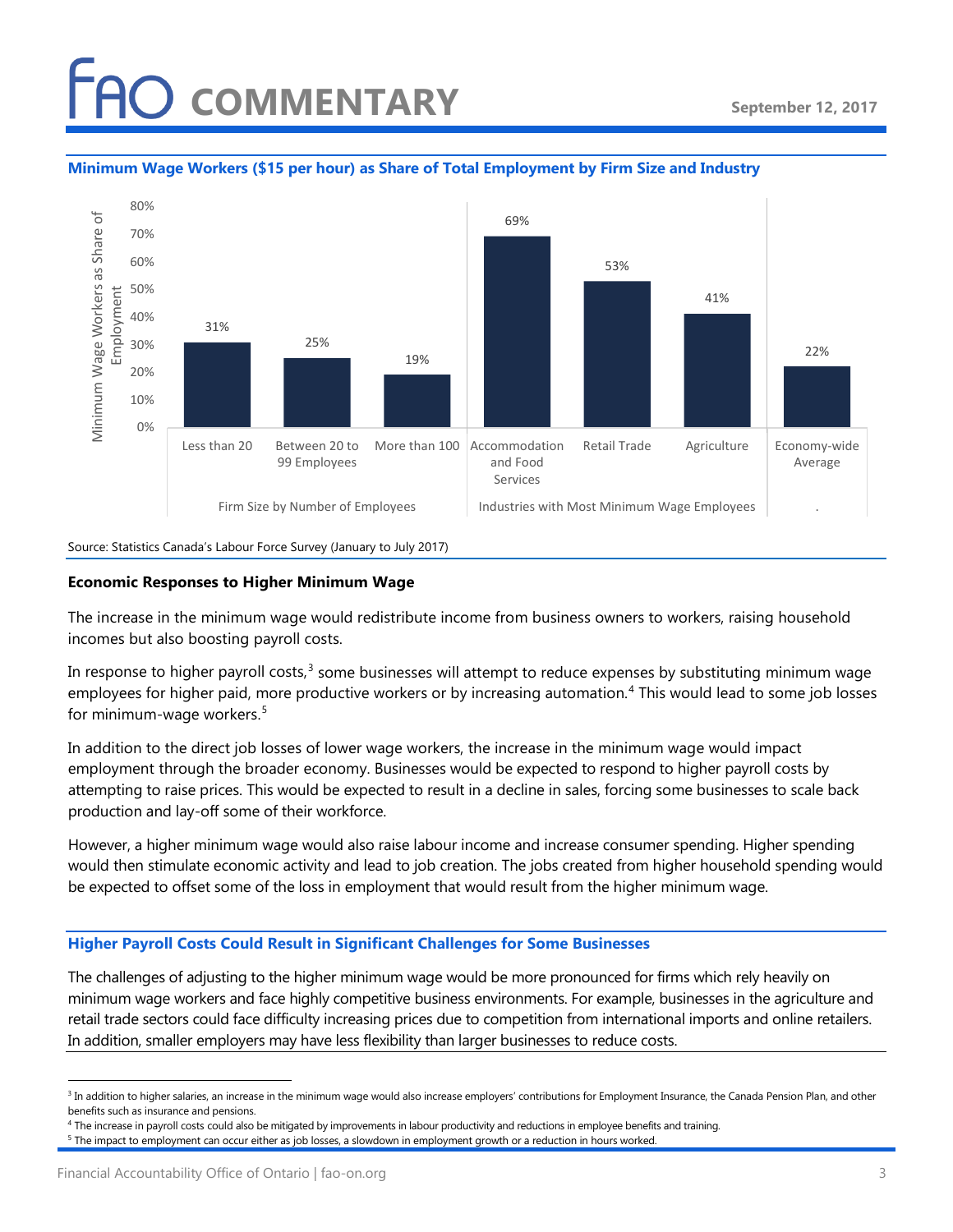#### **Minimum Wage Increase Expected to Result in Moderate Job Losses**

To estimate the impact of Ontario's higher minimum wage on minimum wage workers, the FAO has applied results based on previously published minimum wage research.

Researchers have generally found a stronger relationship between minimum wages and employment in Canada than in the United States.<sup>[6](#page-3-0)</sup> Canadian research suggests that a 10 per cent increase in minimum wages has historically resulted in a 3 to 6 per cent reduction in teen employment.<sup>[7](#page-3-1)</sup> The impact on young adult employment is generally estimated to be about one-third of the impact on teen employment. Existing research also suggests that there is no significant impact of minimum wage changes on adult employment. <sup>[8](#page-3-2)</sup>

The government proposes to raise the general minimum wage to \$15 an hour in 2019, an increase of 27 per cent compared to what the minimum wage would have been under existing law.<sup>[9](#page-3-3)</sup> Based on existing research, the FAO estimates that the proposed increase in the minimum wage would reduce employment of directly affected workers by about 65,000 jobs.<sup>[10](#page-3-4)</sup> Studies have indicated that businesses which face higher payroll costs typically respond by laying off inexperienced workers. Given this, the job losses would be expected to be concentrated among teens, young adults, and recent immigrants.<sup>[11](#page-3-5)</sup>

However, there is evidence to suggest that the direct job losses of affected workers in Ontario could be larger than the FAO's estimate. Ontario's proposed minimum wage increase is both relatively larger and more rapid compared with most other jurisdictions or historical experience.<sup>[12](#page-3-6)</sup> This could provide businesses with a greater incentive to reduce costs more aggressively than suggested by existing research – which are generally based on more moderate increases.[13](#page-3-7)

#### **Job Losses Moderated by Higher Household Spending**

As discussed above, a minimum wage increase would also be expected to impact the broader economy by increasing prices and raising household spending.

<span id="page-3-0"></span><sup>&</sup>lt;sup>6</sup> Gunderson noted that "Canadian data are generally regarded as better than US data... [Canadian minimum wages] are largely under provincial jurisdiction and there is considerable cross-sectional and time series variation in minimum wages…in contrast to the U.S. data where minimum wages are under the federal jurisdiction, with changes seldom occurring." (Morley Gunderson, Minimum Wages in Canada: Theory, Evidence and Practice, 2005). Also see Minimum Wage Advisory Panel, Ministry of Labour, 2014.

<span id="page-3-1"></span><sup>&</sup>lt;sup>7</sup> For a review of research on the impact of an increase minimum wage on the employment of teens, young adults and adults, see Gunderson, Morley; Minimum Wages: Issues and Options for Ontario, Prepared for the Ontario Ministry of Finance; 2007, and Gunderson, Morley; Minimum Wages in Canada: Theory, Evidence and Policy, 2005. For a more recent study, see Anindya Sen, Kathleen Rybczynski, Corey Van De Waal, Teen employment, poverty, and the minimum wage: Evidence from Canada, 2011. See the FAO's methodological note for a review of the research which is available upon request.

<span id="page-3-2"></span><sup>&</sup>lt;sup>8</sup> Studies suggests that adult employment is not impacted by an increase in minimum wages because businesses tend to lay off inexperienced workers first (that is, teenagers and young adults). See David Neumark, Employment effects of minimum wages, 2014 and Gunderson, Morley; Minimum Wages: Issues and Options for Ontario, Prepared for the Ontario Ministry of Finance; 2007.

<span id="page-3-3"></span><sup>&</sup>lt;sup>9</sup> Under the section 23 of the *Employment Standards Act*, the minimum wage is increased annually by the rate of consumer price index (CPI) inflation. As a result, in the absence of the proposed policy change, the general minimum wage would be expected to increase from the current rate of \$11.40 per hour to \$11.85 on January 1, 2019 based on the FAO's inflation forecast from the 2017 Spring Economic and Fiscal Outlook.

<span id="page-3-4"></span><sup>&</sup>lt;sup>10</sup> The FAO estimates are based on the mid-point in the range of estimated elasticities. For teenagers, the FAO assumes that a 10 per cent increase in minimum wage would reduce teenage employment by 4.5 per cent. For young adults, this sensitivity is assumed to be 1.5 per cent, while the impact on adult employment is assumed to be negligible. Based on these assumed elasticities, the FAO estimates that Ontario's minimum wage increase would result in a loss of 65,000 minimum wage jobs. However, based on the estimated range for the elasticities, the employment loss could range from 40,000 to 80,000 jobs.

<span id="page-3-5"></span><sup>&</sup>lt;sup>11</sup> Rybczynski and Sen found that the disemployment effects for prime-age immigrants is equally large as the effects for teens. (Employment Effects of the Minimum Wage: Panel Data Evidence from Canadian Provinces, Kate Rybczynski and Anindya Sen, Forthcoming).

<span id="page-3-6"></span><sup>&</sup>lt;sup>12</sup> Under the government's proposal, Ontario's minimum wage would increase by 32 per cent over 18 months. This is a more significant hike compared with increases of 20 per cent over two years in 1990 or 28 per cent over three years in 2008.

<span id="page-3-7"></span><sup>&</sup>lt;sup>13</sup>Some studies have indicated that sharper increases in minimum wages result in substantially larger employment effects. For example, the University of California Berkley estimates that there are small disemployment effects for increases in minimum wages up to 25 per cent and \$10 an hour (USD). However, higher levels of minimum wages are associated with growing negative employment effects. (University of California, Berkeley, The Effects of a \$15 Minimum Wage in New York State, 2016). Also see Minimum Wage Advisory Panel, Ministry of Labour, 2014.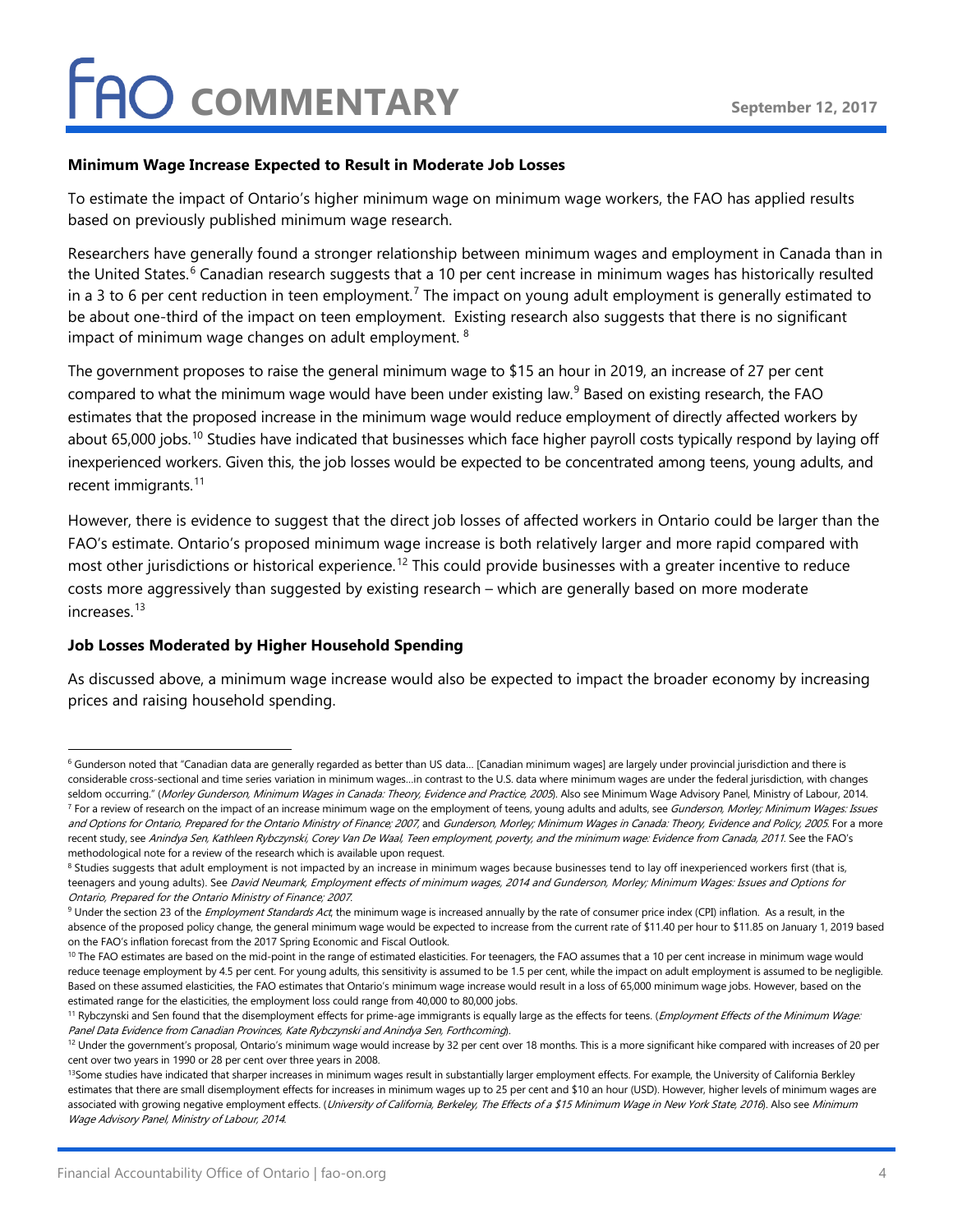# **FAO COMMENTARY**

Researchers have found that a 10 per cent increase in minimum wages would be expected to increase consumer prices by around 0.2 per cent.<sup>[14](#page-4-0)</sup> Based on this research, the FAO estimates that a 27 per cent increase in minimum wages would boost Ontario's consumer prices by about 0.5 per cent. Higher prices would dampen the growth in consumer spending.

At the same time, workers who receive a higher wage would increase their household spending, stimulating economic activity and creating new jobs. However, the higher income and spending of low-wage workers would be moderated by the lower income and spending of business owners who face higher payroll costs.

The FAO estimates that net gain in economic activity generated from the boost to household spending, partially offset by higher prices and lower business income, would lead to the creation of approximately 15,000 jobs, depending on how businesses and workers adjust to the new minimum wage.

As a result, the FAO estimates that Ontario's proposed minimum wage increase will lead to a net employment loss of 50,000 jobs, after accounting for the direct employment loss of minimum wage workers partially offset by the positive impact of higher household spending.

#### **Gains in Labour Income Partially Offset by Employment Losses and Higher Prices**

Ontario's proposed increase in the minimum wage would raise the incomes of approximately 1.6 million workers and would also lead to 'spillover' effects that would result in higher wages for workers earning just above the new minimum wage. [15](#page-4-1) Excluding any impacts on employment or prices, the FAO estimates that the proposed increase in the minimum wage, combined with spillover effects, would raise total labour income by 2.0 per cent<sup>[16](#page-4-2)</sup>.

However, as previously discussed, businesses would be expected to raise prices and lower employment, offsetting some of the overall gain in real or inflation-adjusted labour income. Including these impacts, the FAO estimates that the higher minimum wage would boost total real labour income by 1.3 per cent by 2019. $^{\rm 17}$  $^{\rm 17}$  $^{\rm 17}$ 

#### **Income Gain Broadly Distributed Across Households**

The government has identified Ontario's minimum wage as a key policy tool in it's poverty reduction strategy.<sup>[18](#page-4-4)</sup> However, based on the FAO's analysis, higher minimum wages are not an effective way to alleviate poverty.

Specifically, the FAO estimates that:

- Just 27 per cent of the total gain in labour income (resulting from the higher minimum wage) would be expected to benefit low-income families;
- Another one-third of the real income gain would benefit families with incomes between the low-income threshold and the median household income; and
- Households with incomes above the median would receive almost 40 per cent of the income gain.

<span id="page-4-0"></span><sup>&</sup>lt;sup>14</sup> According to Lemo's (2004) review of existing US studies, a 10 per cent increase in minimum wage typically increases overall prices between 0.2 to 0.4 per cent. (Sara Lemos, The Effect of Minimum Wage on Prices, 2004). Since Canadian industries are typically more trade exposed than U.S. industries, the price increase in Canada would be expected to be more moderate than in the US. Given this, the FAO assumes a price elasticity in the low-end of the range.

<span id="page-4-1"></span><sup>&</sup>lt;sup>15</sup> The higher minimum wage would also be expected to result in 'spillover effects' on workers earning just above the new minimum wage. These workers could be expected to demand pay increases consistent with the higher minimum wage rate. The FAO assumed (based on published research) that those currently earning between \$15 and \$17 per hour would experience wage increases of 7.5 per cent and those earning between \$17 to \$19 per hour would see their earnings increase by 3 per cent. See: David Neumark, Mark Schweitzer, William Wascher, The Effects of Minimum Wages Throughout the Wage Distribution', 2000.

<span id="page-4-2"></span><sup>&</sup>lt;sup>16</sup> In this commentary, 'labour income' refers to wages and salaries which does not include employers' social contributions.

<span id="page-4-4"></span><span id="page-4-3"></span><sup>&</sup>lt;sup>17</sup> The FAO estimated the impact to labour income using microdata from Statistics Canada's *Labour Force Survey* (January to July 2017). In its estimation, the FAO adjusts for different categories of minimum wage (general rate, the rates for students and the servers'), the spillover effect, the impact of disemployment and price inflation. <sup>18</sup> Ontario Poverty Reduction Strategy, Government of Ontario, 2014.